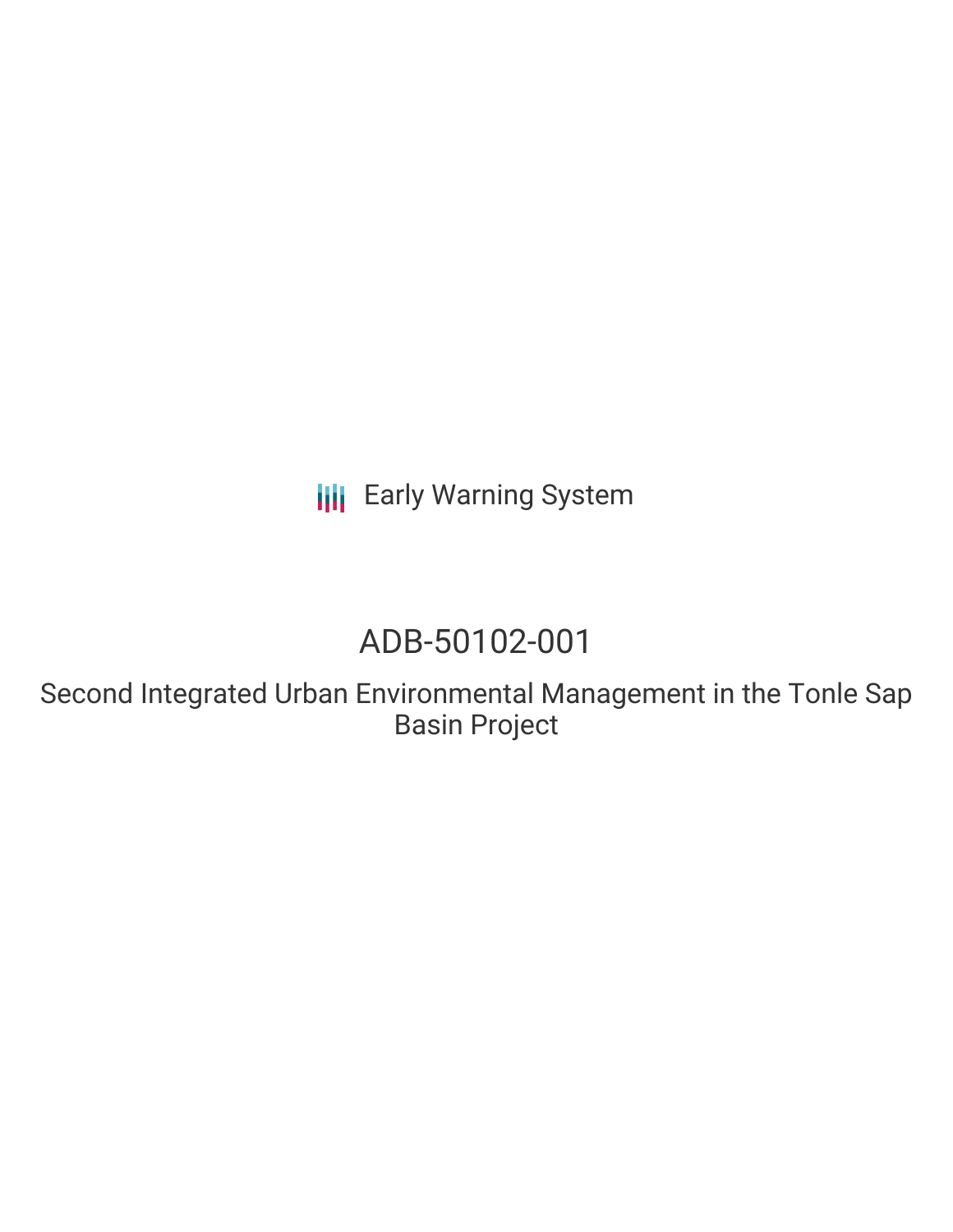

# **Quick Facts**

| <b>Countries</b>               | Cambodia                                                                 |
|--------------------------------|--------------------------------------------------------------------------|
| <b>Specific Location</b>       | Municipalities of Steung Sen, Serei Saophoan, Kampong Chhnang and Pursat |
| <b>Financial Institutions</b>  | Asian Development Bank (ADB)                                             |
| <b>Status</b>                  | Active                                                                   |
| <b>Bank Risk Rating</b>        | B                                                                        |
| <b>Voting Date</b>             | 2016-10-14                                                               |
| <b>Borrower</b>                | Government of Cambodia                                                   |
| <b>Sectors</b>                 | Water and Sanitation                                                     |
| <b>Investment Amount (USD)</b> | \$1.00 million                                                           |
| <b>Project Cost (USD)</b>      | $$1.05$ million                                                          |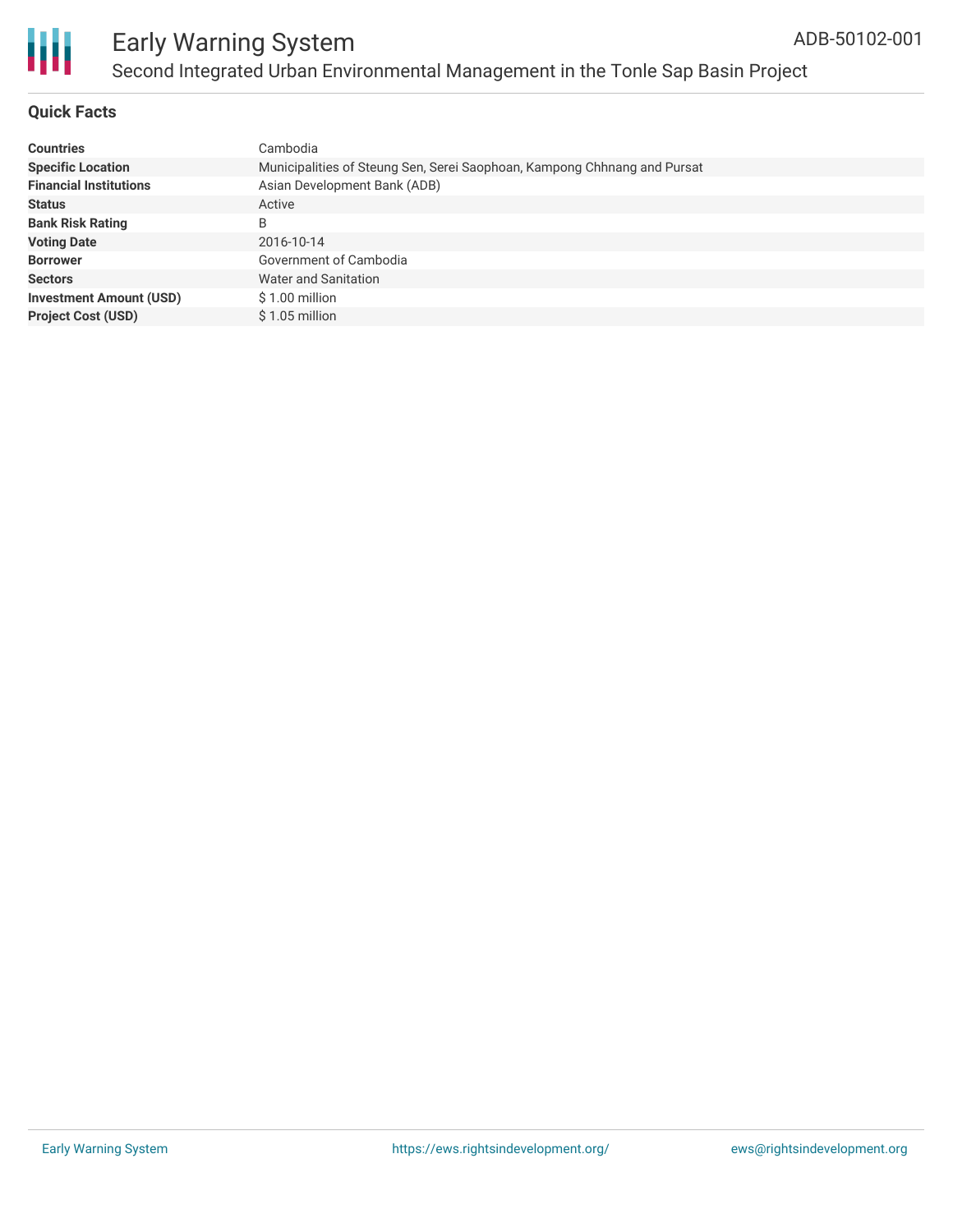

## **Project Description**

The proposed project will support the government of Cambodia in improving urban services and enhancing climate resilience in participating towns in four towns in the Tonle Sap Basin. The project will support urban infrastructure investments, including drainage and flood protection, wastewater management and solid waste management, in the municipalities of Steung Sen, Serei Saophoan, Kampong Chhnang and Pursat. By enhancing drainage and flood protection, the project will improve climate resilience and adaption capacity in the four towns. The project will also improve climate resilient urban planning and disaster risk management and strengthen institutional capacity for sector coordination and managing public investments.

Component 1: Development of feasibility studies. The consultant will develop feasibility studies for selected subprojects under Output 1 and Output 2. The selection of Output 1 subprojects that would be developed to feasibility level will be confirmed as part of the prefeasibility study.

Component 2: Development of detailed design and bidding documents. The consultant will develop detailed design and bidding documents for selected subprojects under Output 1. Consultants will carry out all necessary surveys—including detailed topographical and soil surveys, field verification, studies, collection of data, and analyses needed to prepare the detailed engineering designs and contract documents for the subprojects. The consultants will prepare detailed designs and cost estimates—accurate to plus or minus five percent—and

prepare bidding documents in line with the procurement plan. The selection of Output 1 subprojects that would be developed to detailed design level will be confirmed as part of the pre-feasibility study, and will include those sub projects which are assessed as being the highest priority investments across the four towns.

Component 3: Capacity building program. The consultant will develop a capacity building program to be adopted and implemented under Output 3 of the project. The purpose of the program will be to train staff for the effective and efficient implementation of the project, management of urban services, operations and maintenance of the project facilities, and strengthening monitoring, reporting and evaluation of the project. Potential areas covered by the capacity building program could include procurement, financial management, customer relations,

social and environmental safeguards, gender mainstreaming, environmental management, operations and maintenance of project facilities, monitoring, reporting and evaluation, solid waste management, wastewater treatment, and drainage operations. The program will be coordinated by the national institutional specialist and training coordinator, with all team members serving as resource persons in their relevant areas of expertise for development of the program.

Component 4: Consolidated proposal and procurement plan. The consultant will consolidate and package all consultancy outputs to produce a cohesive and comprehensive project proposal, including a procurement plan and detailed cost tables. This proposal would include consolidated technical, economic and financial, governance, poverty and social (including gender), safeguards, and risk assessments, covering all outputs of the proposed Mproject.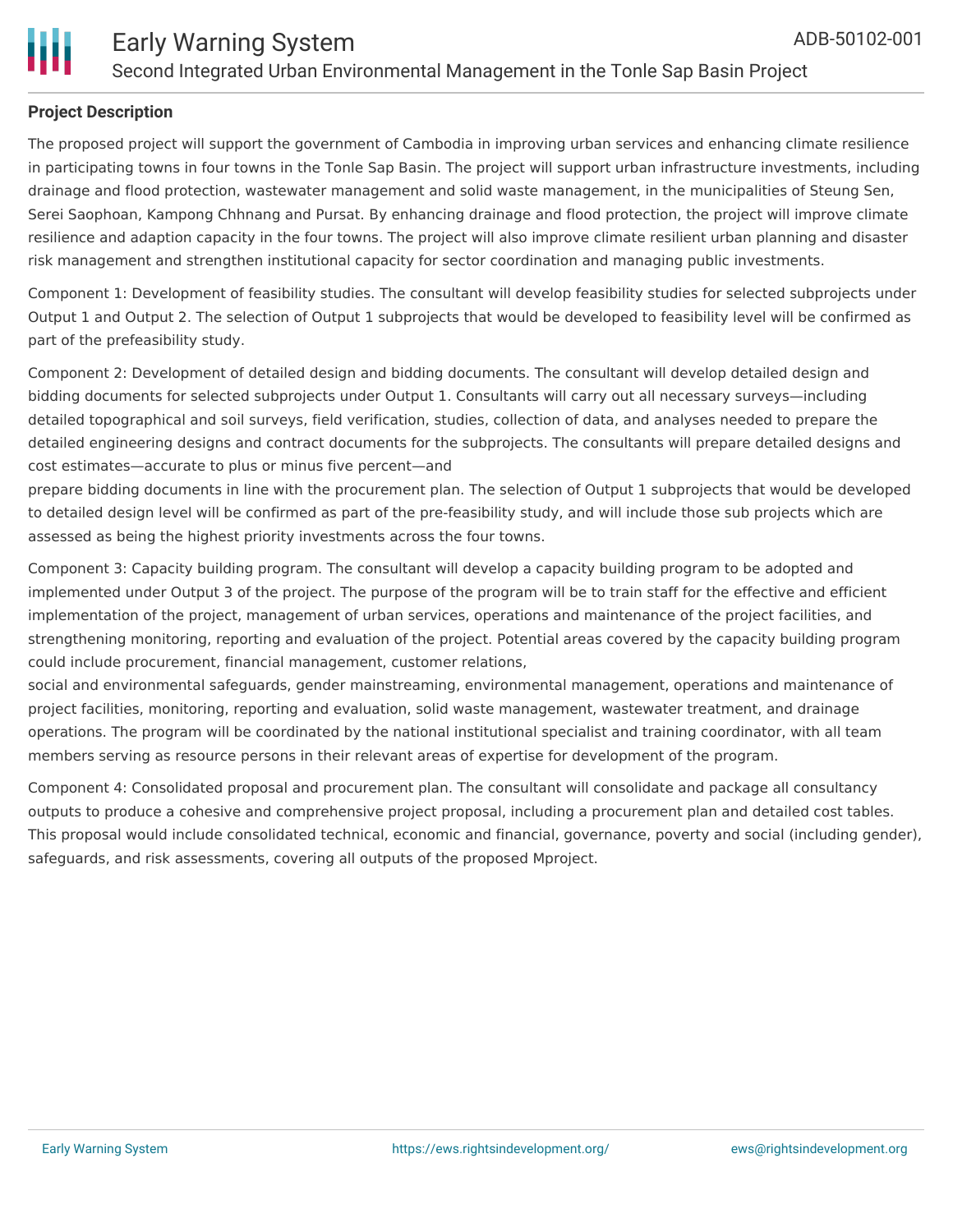

# Early Warning System Second Integrated Urban Environmental Management in the Tonle Sap Basin Project

### **Investment Description**

Asian Development Bank (ADB)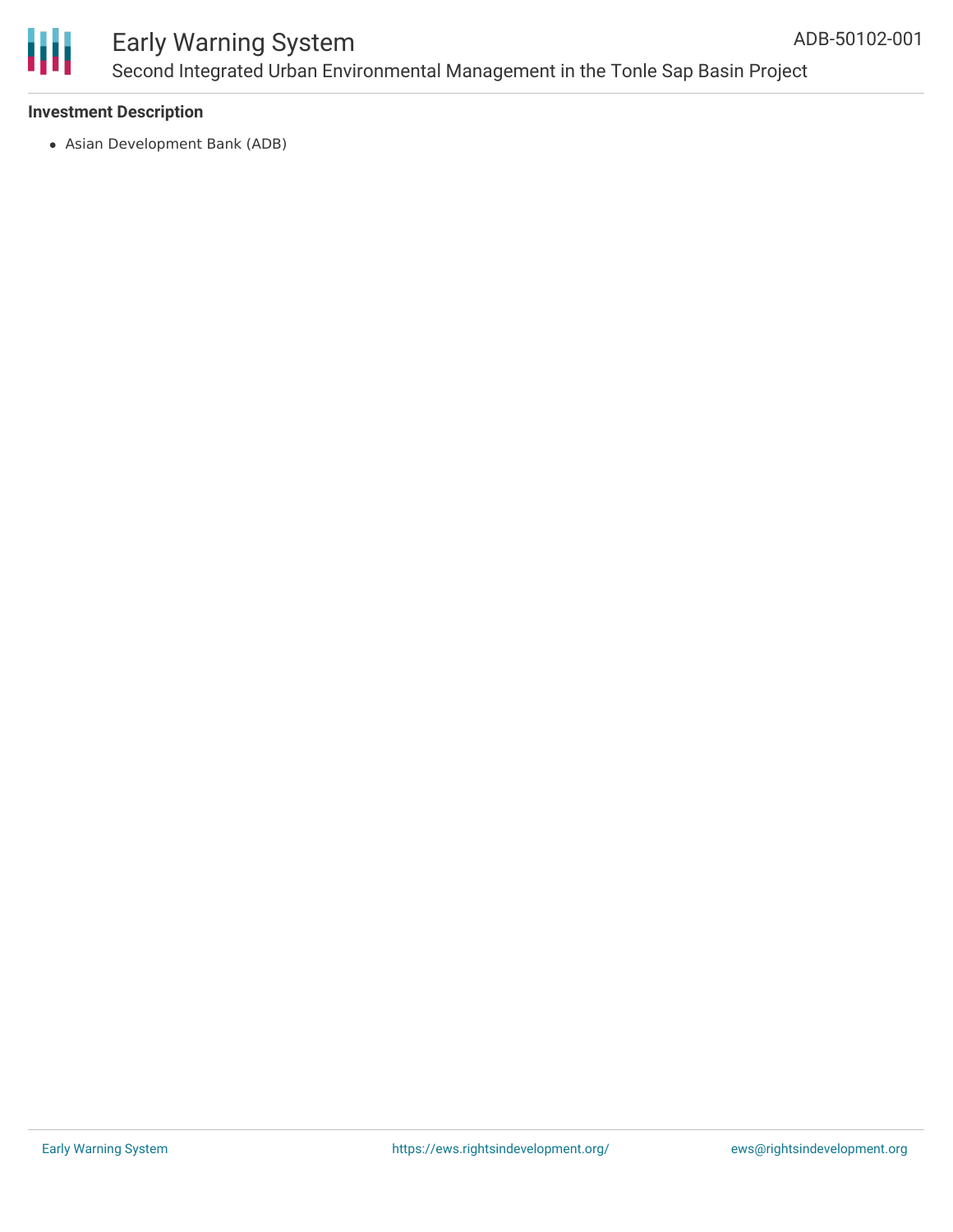

## **Contact Information**

Ministry of Public Works and Transport 4th Floor Eastern Building Corner Norodom Boulevard Street 106 Phnom Penh, Cambodia

#### ACCOUNTABILITY MECHANISM OF ADB

The Accountability Mechanism is an independent complaint mechanism and fact-finding body for people who believe they are likely to be, or have been, adversely affected by an Asian Development Bank-financed project. If you submit a complaint to the Accountability Mechanism, they may investigate to assess whether the Asian Development Bank is following its own policies and procedures for preventing harm to people or the environment. You can learn more about the Accountability Mechanism and how to file a complaint at: http://www.adb.org/site/accountability-mechanism/main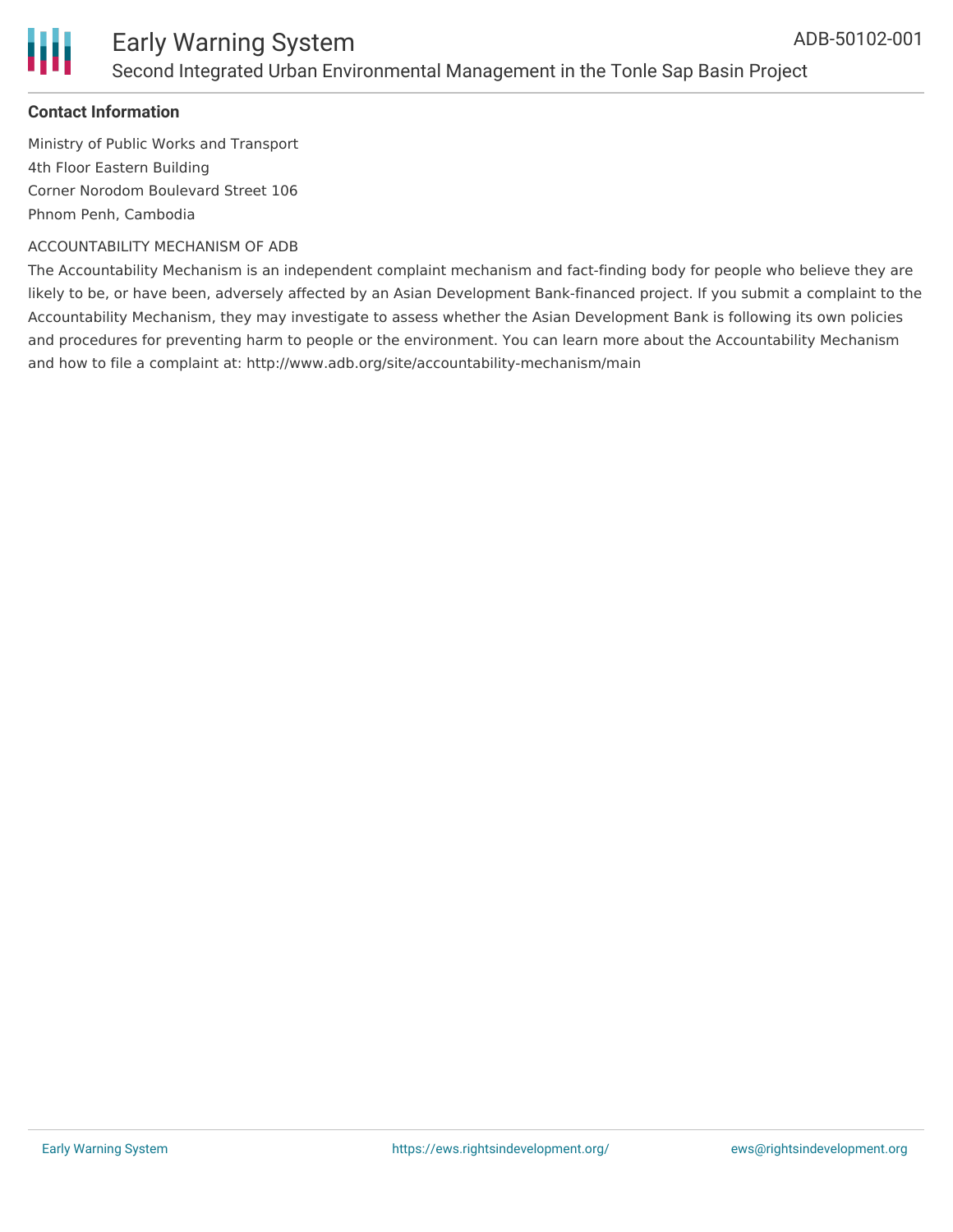

# Early Warning System

Second Integrated Urban Environmental Management in the Tonle Sap Basin Project

#### **Bank Documents**

- Project [Disclosure](https://www.adb.org/printpdf/projects/ADB-50102-001/main) PDF
- Second Integrated Urban [Environmental](https://www.adb.org/projects/documents/cam-second-iuem-tonle-sap-basin-ipsa) Management in the Tonle Sap Basin Project: Initial Poverty and [Original Source]
- Second Integrated Urban [Environmental](https://www.adb.org/projects/documents/cam-second-iuem-tonle-sap-basin-pptar) Management in the Tonle Sap Basin Project: Project Preparatory [Original Source]